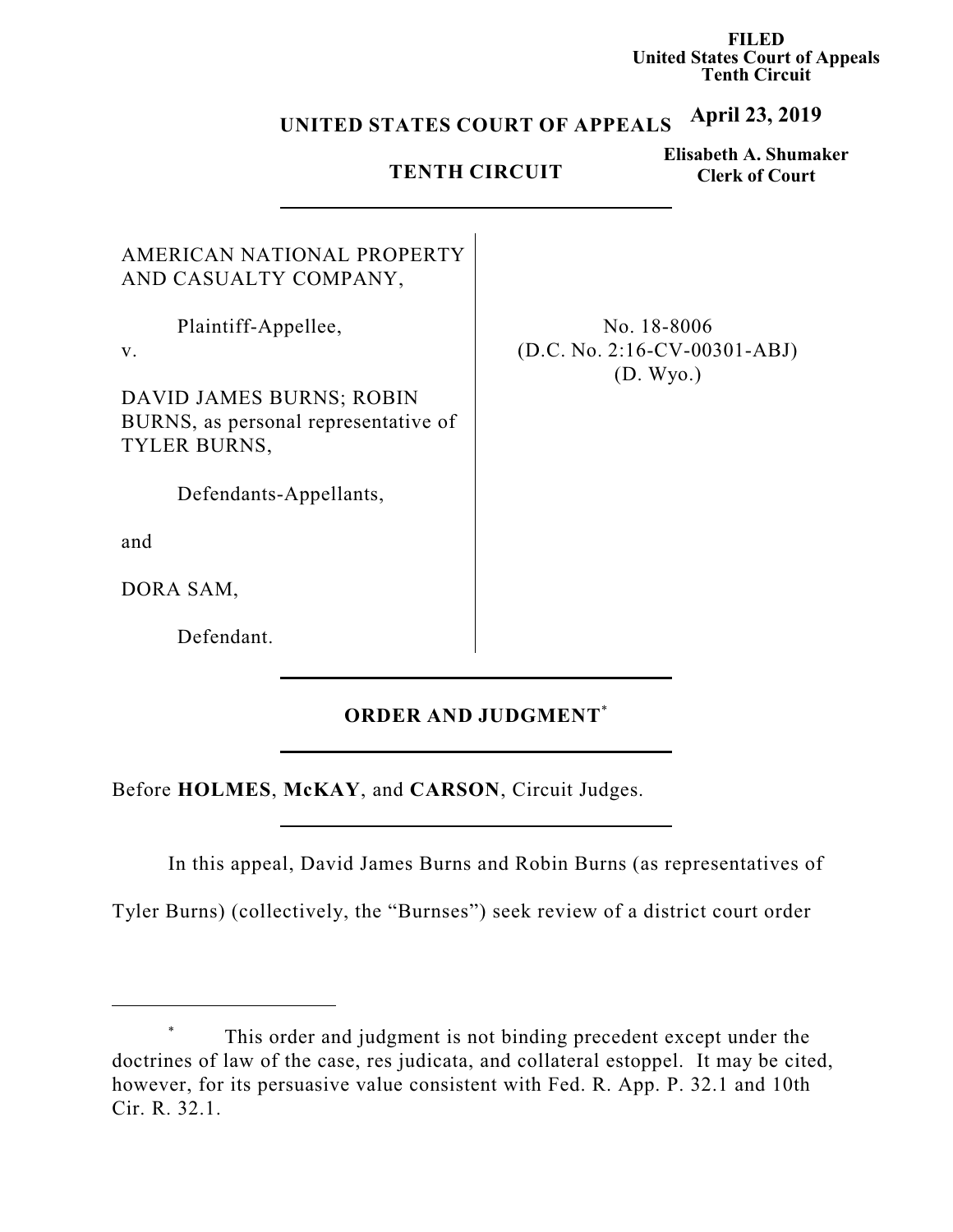granting summary judgment in favor of American National Property and Casualty Company ("American National").

In October 2014, then-sixteen-year-old Phillip Sam shot and killed Tyler Burns. The Burnses brought a wrongful death action in state court against, among others, Phillip's mother, Dora Sam, alleging that she had negligently stored the handgun used in the shooting. Dora was a named policyholder of an American National homeowner's policy (the "Policy") effective at the time of the shooting, and she demanded that American National indemnify and defend her in the wrongful death action. American National then filed an action in federal court seeking a declaration that there was no coverage.

The district court granted summary judgment for American National. In relevant part, it concluded first that Phillip was a "resident" of Dora's home at the time of the shooting. And because the Policy defines "insureds" to include relatives who were "resident[s]" of a named insured's home, and excludes personal liability coverage for intentional and criminal actions by "any insured," the district court determined that there was no coverage as to Dora for the shooting. The court also ruled that this result was not unsettled by the Policy's inclusion of a severability clause, concluding that to determine otherwise would render the "any insured" exclusion meaningless.

The Burnses now raise two claims of error. First, they argue that Phillip

2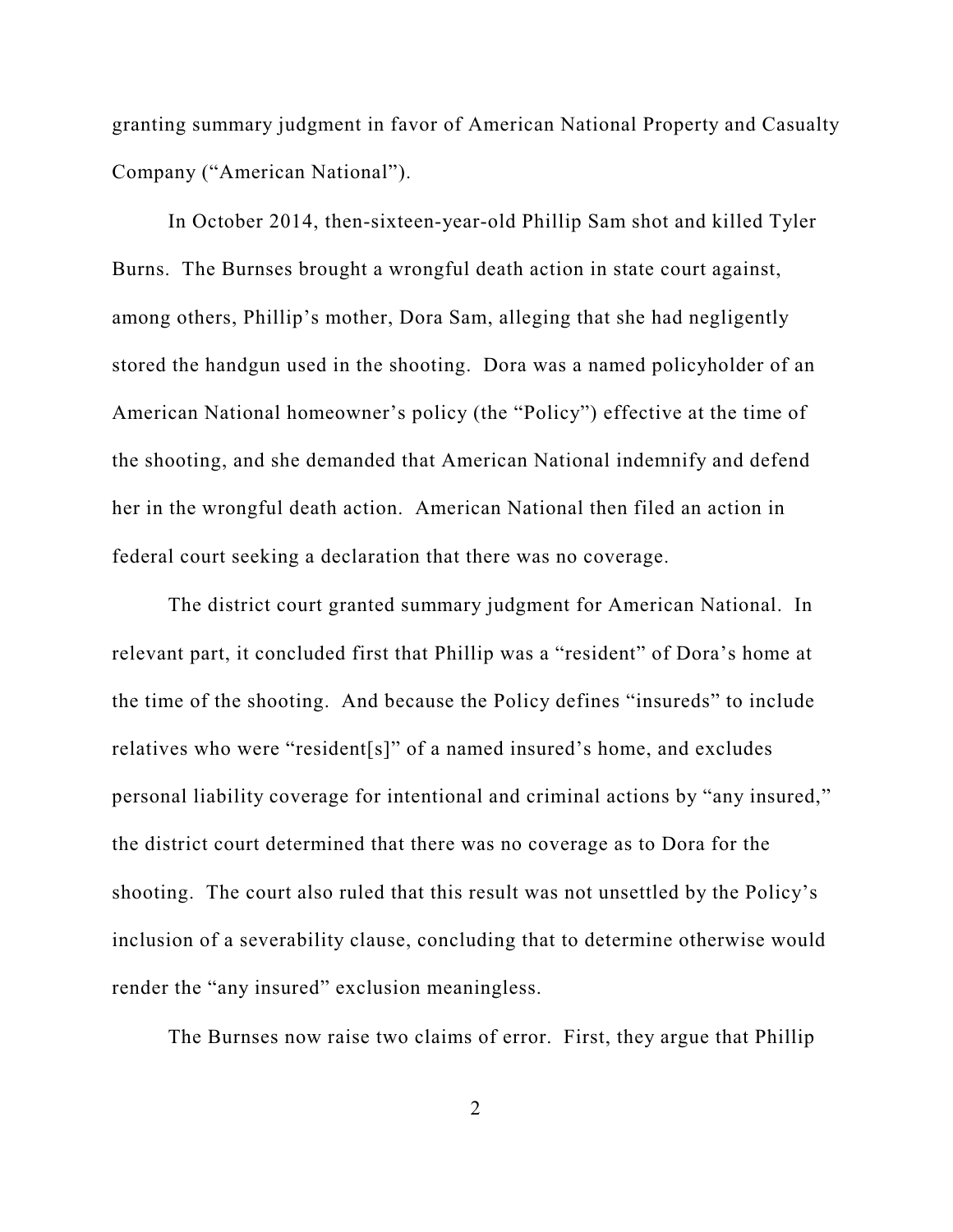was not a resident of Dora's household at the time of the shooting because he had been staying with his father, Nathan Sam, at that time and, relatedly, had expressed an intent or desire to live with Nathan. Second, they argue that there is an ambiguity introduced by including both an "any insured" exclusion and a severability clause in the same policy, and that this ambiguity must be construed in favor of coverage for Dora. The Burnses have also filed two motions—one a motion to certify issues presented in this case to the Wyoming Supreme Court, and the other to seal Volume VIII of the Appendix.<sup>1</sup>

For the reasons explained below, we conclude that "resident" as contained in the Policy is an ambiguous term that might reasonably be construed in favor of coverage for Dora, and we reverse and remand on this basis. Further, we deny both the motion to certify and the motion to seal.

**I**

After Dora and Nathan divorced in 2013, a decree gave them joint legal custody of their minor children, including Phillip, with Dora listed as the "primary residential custodian." Aplts.' App. at 370 (Divorce Decree, filed Sept. 10, 2013). In deference to Nathan's itinerant work schedule, Nathan was to have

<sup>&</sup>lt;sup>1</sup> The court previously granted the motion to seal "provisionally," taking under advisement the "ultimate propriety of keeping the materials identified in the [m]otion sealed." Order, No. 18-8006, at \*2 (10th Cir., filed June 25, 2018).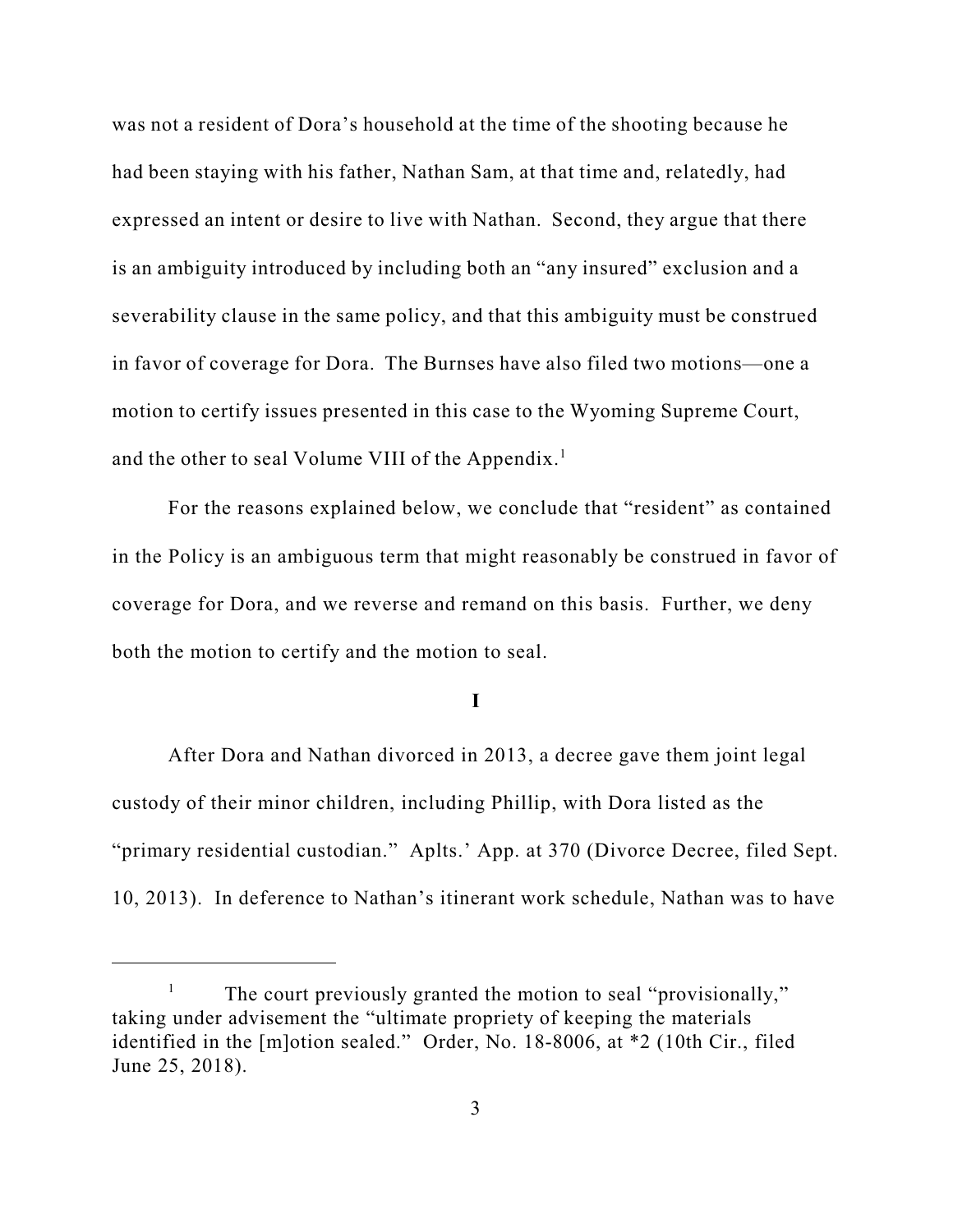physical custody of the children when he was in Cheyenne, Wyoming; Dora was to have the children "all other times." *Id.* Consistent with the decree, Dora testified that Phillip lived with her and "sometimes lived with his dad." *Id.* at 225 (Dora Sam Dep., filed Oct. 6, 2017). Nathan also discussed this arrangement at his deposition, confirming that the children would "come over and spend time with [him] when [he was] in town." *Id.* at 234 (Nathan Sam Dep., filed Oct. 6, 2017).

From roughly October 1 to October 5, 2014, Phillip, then sixteen years old, stayed with Nathan, who had returned to Cheyenne from a work trip. At one point on October 5, Nathan dropped Phillip off at Dora's house for five or six minutes so Phillip could pick up his work uniform. Though Dora was out of town, Nathan and Phillip nevertheless "texted [her] ahead of time[]" before Phillip entered the house. *Id.* at 237. While he was inside, Phillip did not just grab his work uniform; he also stole Dora's boyfriend's semi-automatic pistol from the master bedroom closet. Phillip and Nathan then returned to Nathan's house for about an hour, at which time Nathan dropped Phillip off at a friend's house.

Early the following morning, Phillip shot and killed Tyler Burns with the pistol he took from Dora's house. When he was subsequently booked into jail, Phillip provided Nathan's address as his residence. Phillip was ultimately

4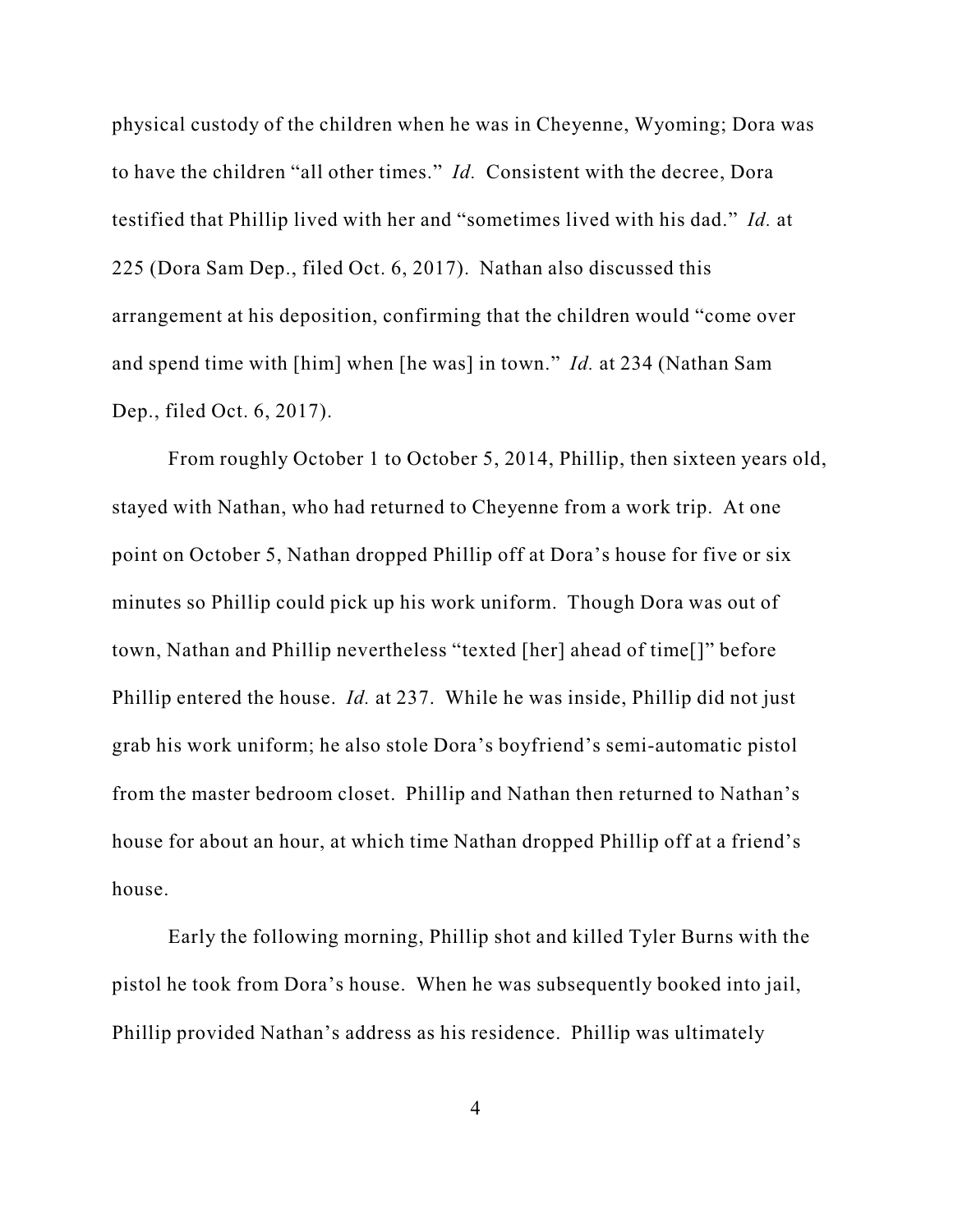convicted of first-degree murder and related crimes. *See Sam v. State*, 401 P.3d 834 (Wyo. 2017), *cert. denied*, 138 S. Ct. 1988 (2018).

In September 2016, following Phillip's conviction, the Burnses brought a wrongful death and survival action against Dora, Dora's boyfriend, and Phillip in Wyoming state court for damages associated with Tyler's death. Dora, facing a claim for negligent storage of a handgun, demanded that American National indemnify and defend her under her homeowner's policy.

American National thereafter filed this action in federal court, naming Dora and the Burnses as defendants and seeking a declaration that insurance coverage did not exist. Moving for summary judgment, American National noted that the Policy's personal liability coverage does not apply to intentional or criminal actions by "any insured," Aplts.' App. at 26, 28 (Ex. 1 to Compl., filed Dec. 15, 2016), and, furthermore, that "insured[s]" under the Policy include the named policyholder "and the following *residents* of [their] household: a. [their] relatives[;] b. any other person under the age of 21 who is in the care of any person named above," *id.* at 15 (emphasis added). Though the Policy does not further define "resident," American National relied on these provisions to argue that Phillip was an "insured"—and thus (in its view) no coverage existed as to Dora for the shooting—because he was Dora's minor son who resided with her and was "in [her] care." *Id.* at 196–97 (Pl.'s Br. in Supp., filed Sep. 14, 2017).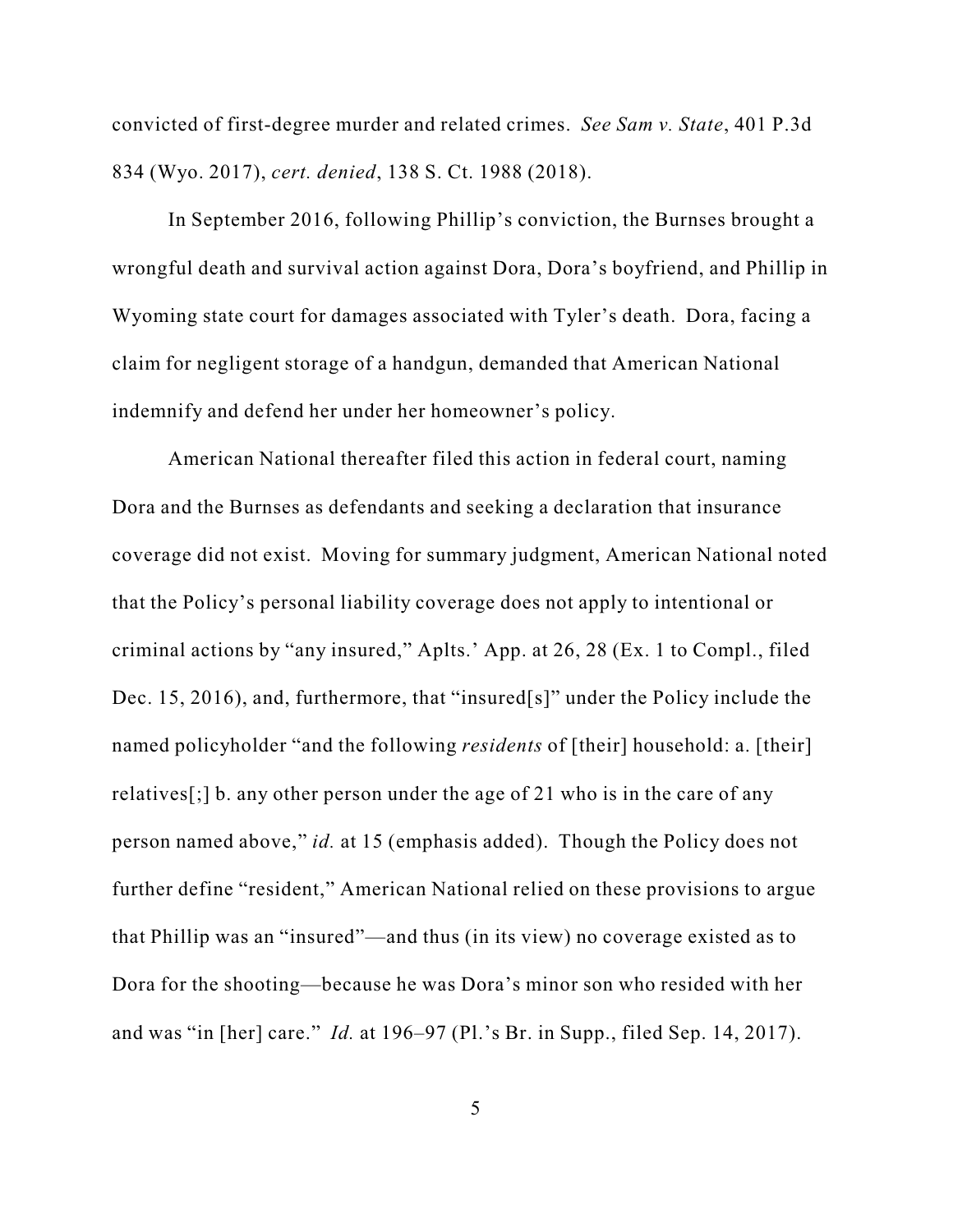American National also argued that the Policy's severability clause, which states that "[t]his insurance applies separately to each insured," *id.* at 30, did not preclude exclusions of coverage to Dora for the intentional actions of *other* insureds. The Burnses opposed, arguing that Phillip was not a resident of Dora's home at the time of the shooting and that the severability clause created an ambiguity that had to be construed in favor of coverage for Dora.

The district court granted American National's motion, ruling first that Phillip was a "resident" of Dora's home at the time of the shooting because, *inter alia*, Dora was the "primary residential parent"; a person can have more than one residence at a time and can temporarily leave home without changing residences; and it is unclear whether a minor can form the intent to change residences, if such intent is necessary. *Id.* at 349–50 (Order Granting Pl.'s Mot. for Summ. J., dated Jan. 3, 2018). And because Phillip was a "resident" of Dora's household and also her relative, he was an insured under the Policy, and there was thus no coverage as to Dora for Phillip's intentional or criminal actions. The district court further concluded that the Policy's severability clause did not create an ambiguity that had to be construed in favor of coverage, reasoning that to hold otherwise would "basically render the exclusions meaningless." *Id.* at 357.

Following the district court's entry of judgment, the Burnses timely filed a notice of appeal, arguing that Phillip was not a "resident" of Dora's household at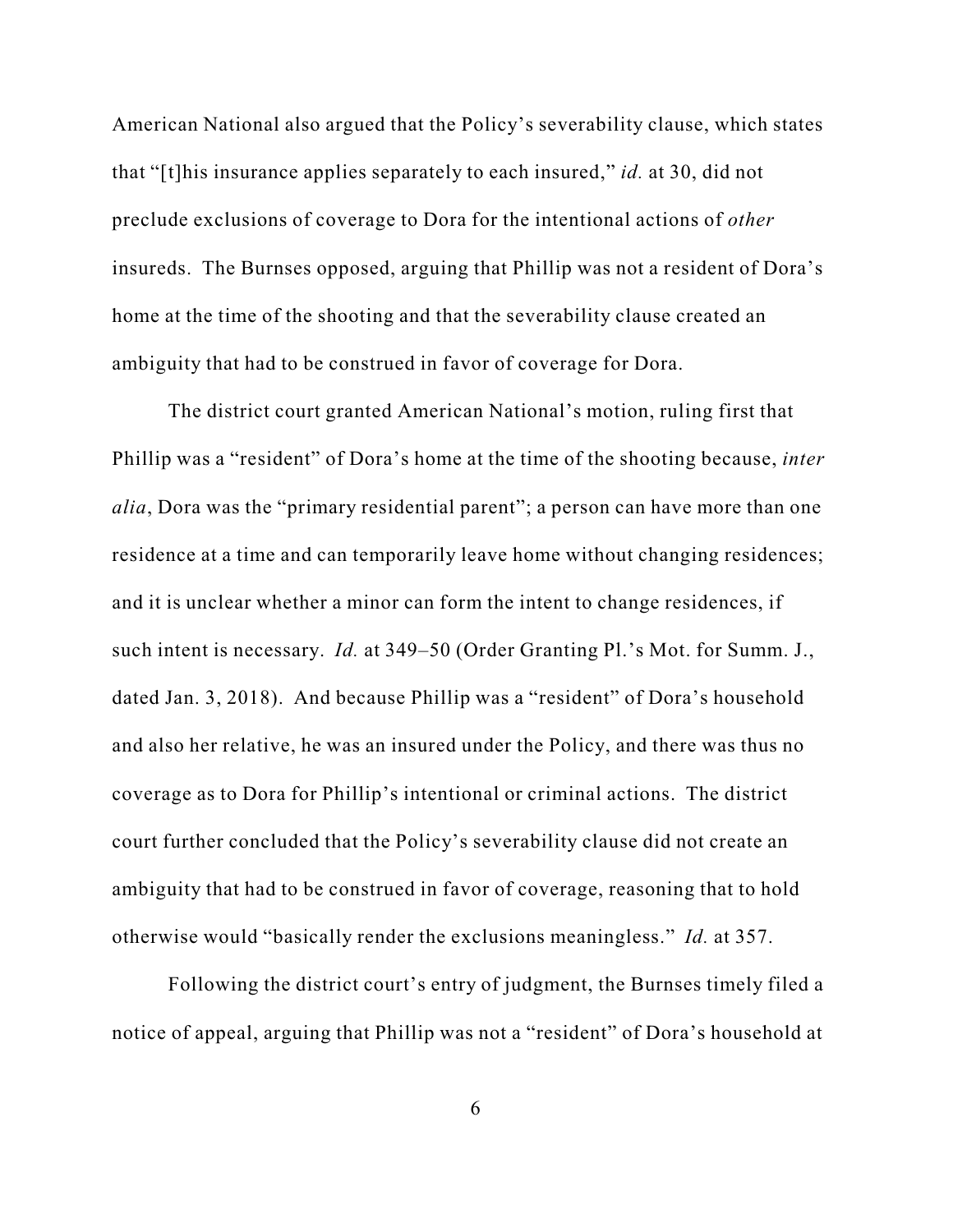the time of the shooting and that the Policy's severability clause created an ambiguity that had to be construed in favor of coverage for Dora.

#### **II**

We "review the district court's entry of summary judgment de novo, applying the same standards as the district court." *Bekkem v. Wilkie*, 915 F.3d 1258, 1266–67 (10th Cir. 2019). "The court shall grant summary judgment if the movant shows that there is no genuine dispute as to any material fact and the movant is entitled to judgment as a matter of law." FED. R. CIV. P. 56(a); *accord Fox v. Transam Leasing, Inc.*, 839 F.3d 1209, 1213 (10th Cir. 2016). When applying this standard, we "examine the record and all reasonable inferences that might be drawn from it in the light most favorable to the non-moving party." *Havens v. Colo. Dep't of Corr.*, 897 F.3d 1250, 1259 (10th Cir. 2018) (quoting *Barber ex rel. Barber v. Colo. Dep't of Revenue*, 562 F.3d 1222, 1228 (10th Cir. 2009)).

Under Wyoming law—the substantive law we apply in this diversity action, *see, e.g.*, *Scottsdale Ins. Co. v. Tolliver*, 636 F.3d 1273, 1277 (10th Cir. 2011)—"[t]he language of an insurance policy is ambiguous if it is capable of more than one reasonable interpretation." *N. Fork Land & Cattle, LLLP v. First Am. Title Ins. Co.*, 362 P.3d 341, 346 (Wyo. 2015) (quoting *Doctors' Co. v. Ins. Corp. of Am.*, 864 P.2d 1018, 1024 (Wyo. 1993)). And, "[b]ecause insurance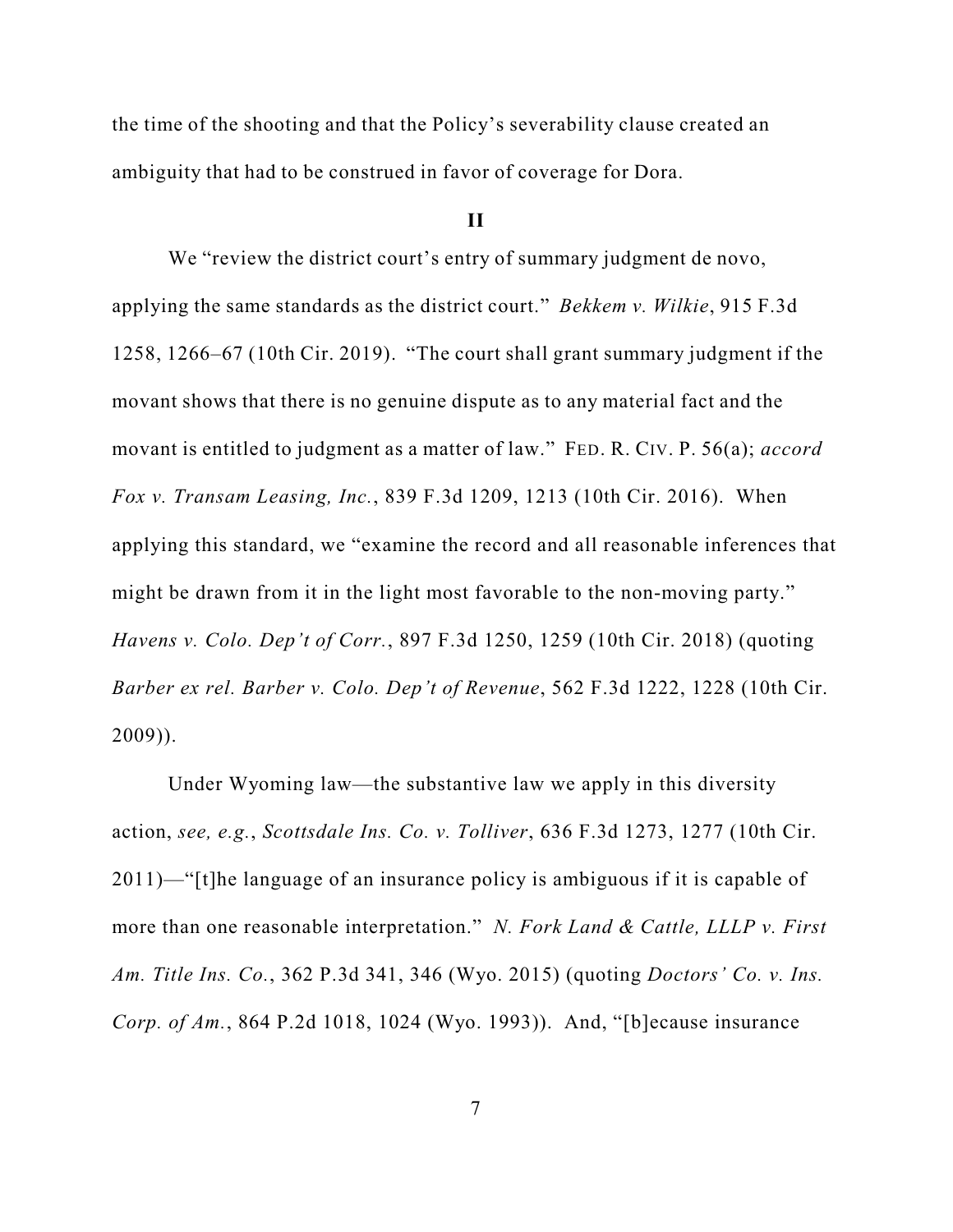policies represent contracts of adhesion where the insured has little or no bargaining power to vary the terms, if the language is ambiguous, the policy is strictly construed against the insurer." *Hurst v. Metro. Prop. & Cas. Ins. Co.*, 401 P.3d 891, 895 (Wyo. 2017) (alteration in original) (quoting *N. Fork Land*, 362 P.3d at 346); *see also T.M. ex rel. Cox v. Exec. Risk Indem. Inc.*, 59 P.3d 721, 726 (Wyo. 2002) ("[A]mbiguity in an insurance policy is construed against the insurer and in favor of coverage."). Relatedly, when insurance coverage is dependent upon how a term in a policy is defined and that term "is fairly susceptible of [multiple] constructions, the one favorable to the insured will be adopted." *Aaron v. State Farm Mut. Auto. Ins. Co.*, 34 P.3d 929, 933 (Wyo. 2001) (quoting *Commercial Union Ins. Co. v. Stamper*, 732 P.2d 534, 539 (Wyo. 1987)); *see also Mena v. Safeco Ins. Co.*, 412 F.3d 1159, 1163–64 (10th Cir. 2005).

#### **III**

To determine whether Phillip was a "resident" of Dora's household within the meaning of the Policy at the time of the shooting, we first consider whether the term "resident" is ambiguous under Wyoming law. Based on statements from the Wyoming Supreme Court, we conclude that it is.

Two cases primarily inform this conclusion, the first being *Wyoming Insurance Guaranty Ass'n v. Woods*, 888 P.2d 192 (Wyo. 1994). There, the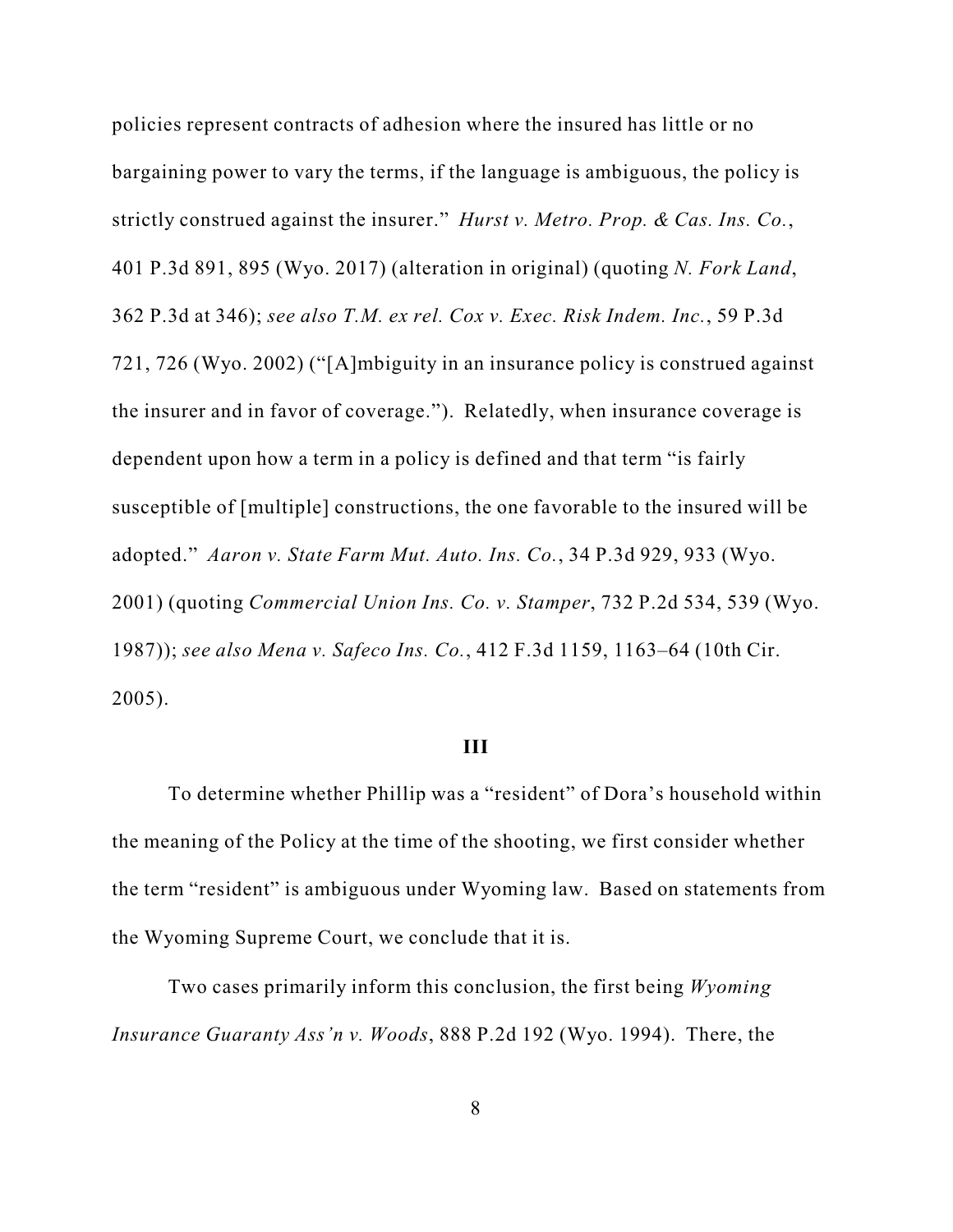Wyoming Supreme Court considered whether an individual claimant under the Wyoming Insurance Guaranty Association Act ("the Act") can have multiple residences within the context of the Act. This question was relevant since a "covered claim" under the Act is one involving, *inter alia*, a claimant who was a "*resident of this state at the time of the insured event*." *Id.* at 197 (quoting WYO. STAT.  $\S 26-31-103(a)(ii)$ . In resolving the case, the court remarked that the "legislature's failure to define the term 'resident' in the Act makes it an ambiguous term which is subject to varying interpretations," such that defining it required reference to "the context of its use . . . with consideration for the purposes of the Act." *Id.* at 197–98; *see id.* (citing Willis L.M. Reese & Robert S. Green, *That Elusive Word, "Residence*,*"* 6 VAND. L. REV. 561, 563 (1953), for the proposition that, at least as used in statutes, "'residence' is a word with extremely uncertain meaning"). Only after examining caselaw, Black's Law Dictionary, and the broader text and structure of the Act did the court conclude that a claimant could only have a single residence within the context of the Act. *See id.* at 197–99.

The second case, issued nearly a decade later by the Wyoming Supreme Court, is *T.M. ex rel. Cox v. Executive Risk Indemnity Inc*., *supra*. There, the Wyoming Supreme Court reiterated that, absent a provided definition, the meaning of "resident" is ambiguous. *See* 59 P.3d at 728. At issue in *T.M.* was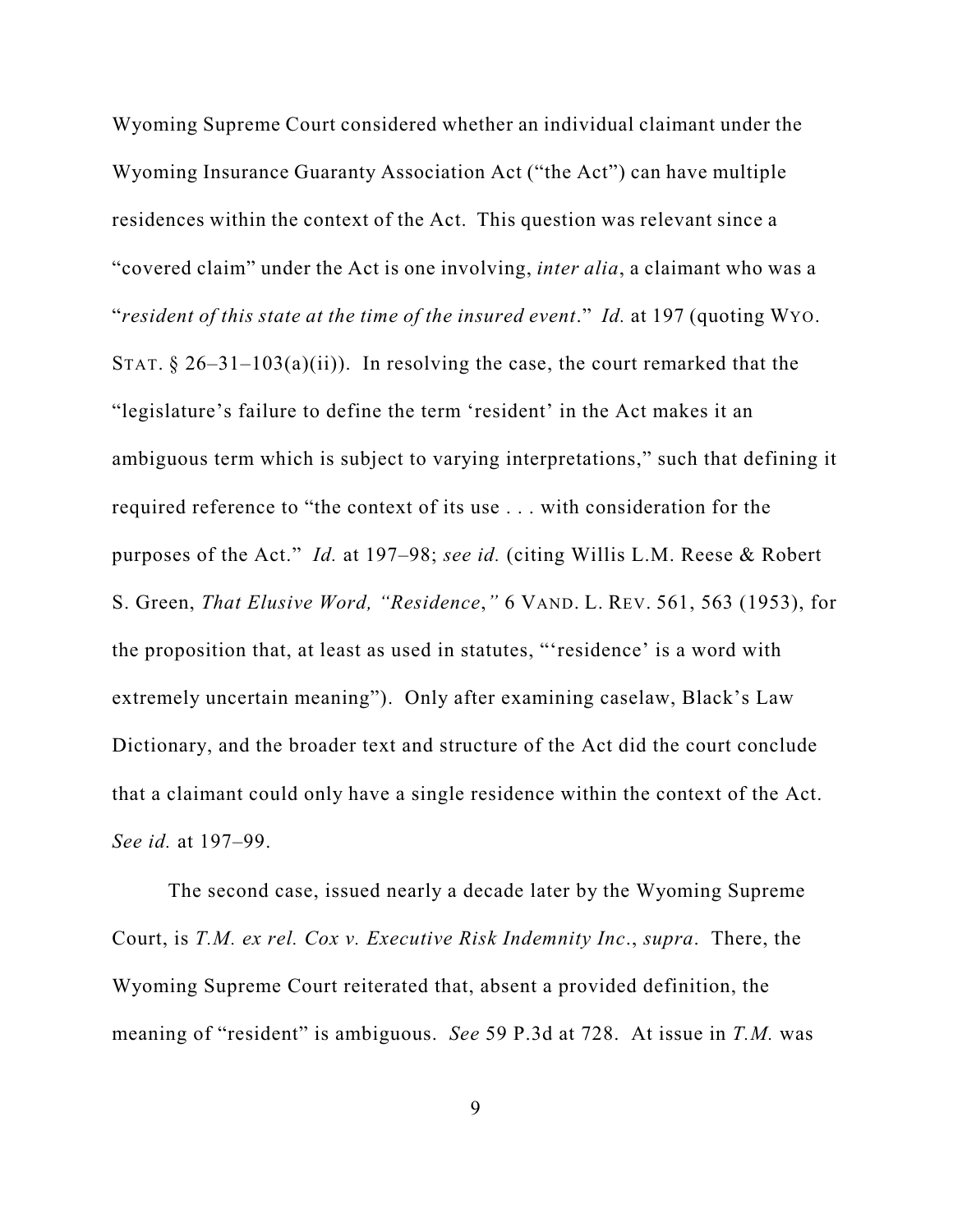an insurance policy exclusion that stated that no coverage existed for claims of injury or damage sustained by any "household member," with that term defined to include anyone who "regularly resides with" the named insured. *Id.* at 727. In interpreting the term "regularly resides with," the court raised "the broader point that the question of residency is generally factual in nature and, left undefined, the term is subject to differing interpretations." *Id.* at 728. The court relatedly found persuasive cases from several other jurisdictions "holding that the words 'resident' or 'regularly resides with' are ambiguous and must be construed in favor of the insured." *Id.* (citing *Zulakis v. Auto-Owners Ins. Co.*, 2001 WL 1480713 (Mich. Ct. App. Nov. 20, 2001) (unpublished) (per curiam); *Vanguard Ins. Co. v. Racine*, 568 N.W.2d 156 (Mich. Ct. App. 1997) (per curiam); *Nationwide Mut. Ins. Co. v. Diehl*, 768 F. Supp. 140 (E.D. Pa. 1990); *Napier v. Banks*, 250 N.E.2d 417 (Ohio Ct. App. 1969)).

Thus, through *Woods* and *T.M.*, the Wyoming Supreme Court has indicated that left undefined—as it is in the Policy—the term "resident" is ambiguous and subject to more than one reasonable interpretation. *See* 888 P.2d at 197; 59 P.3d at 728.

#### **IV**

Because we conclude that the term "resident" in the Policy is ambiguous, we now ask whether that term is "fairly susceptible" to an interpretation under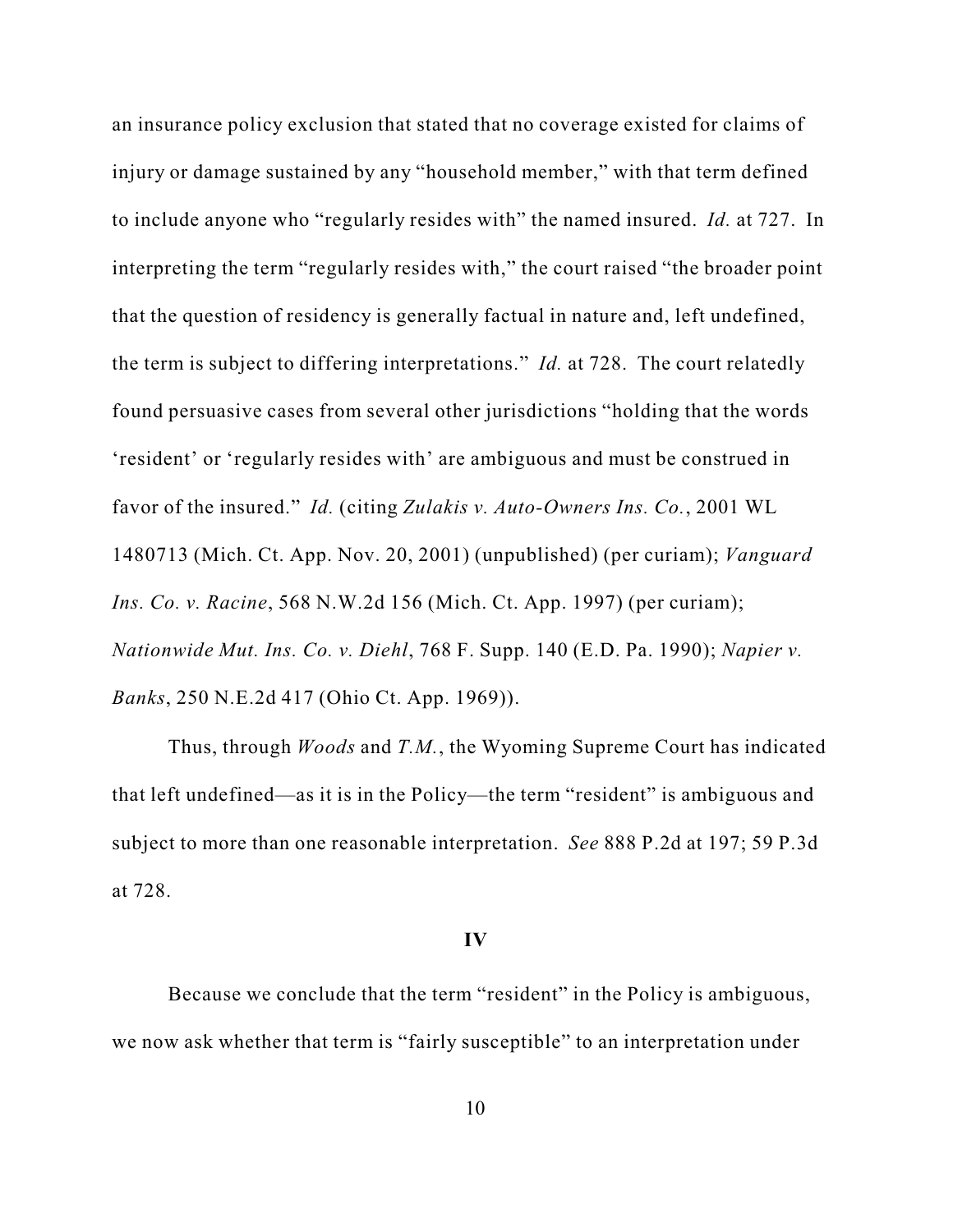Wyoming law that would be consistent with providing Dora Sam coverage in this case. <sup>2</sup> *Aaron*, 34 P.3d at 933 (quoting *Commercial Union*, 732 P.2d at 539).

<sup>2</sup> Wyoming law—as mentioned *supra*—requires courts to interpret ambiguous insurance policy provisions "in favor of coverage," *T.M.*, 59 P.3d at 726, and we read that phrase as specifically instructing courts to resolve such ambiguities in favor of coverage *for the individual seeking coverage in the case before them*. Thus, we will choose any fair interpretation of the term "resident" that would allow Dora to receive the coverage she now seeks, regardless of whether that same interpretation would hypothetically result in coverage for other individuals, including Phillip, who are *not* seeking coverage in the case before us.

Our approach here is consistent with the reasoning behind the aforementioned Wyoming law requirement referred to as the "rule of strict construction against the insurer." *Sonnett v. First Am. Title Ins. Co.*, 309 P.3d 799, 804 (Wyo. 2013) (quoting *Hulse v. First Am. Title Co. of Crook Cty.*, 33 P.3d 122, 134 (Wyo. 2001)). This rule reasons that ambiguity in an insurance policy should not defeat a claim for coverage because "insurance policies represent contracts of adhesion where the insured has little or no bargaining power to vary the terms" but where the insurance company has wide latitude to alter terms and clarify any potential ambiguities in its favor when drafting the policy. *Century Sur. Co. v. Jim Hipner, LLC*, 377 P.3d 784, 787 (Wyo. 2016) (quoting *Evans v. Farmers Ins. Exch.*, 34 P.3d 284, 286 (Wyo. 2001)). In other words, an insurance company cannot rely on ambiguity to defeat coverage when it was exclusively empowered to clarify that ambiguity in advance, and courts should follow this principle even if it requires interpreting the same ambiguous policy term differently in different cases based solely on what would promote coverage in each case for the individual claiming it. *See Vanguard Ins. Co.*, 568 N.W.2d at 158 (explaining, in interpreting the ambiguous term "resident" in an insurance policy, that the court would not rely on "a number of [state] precedents addressing similar insurance policy language" because those cases "concern situations in which, if the person in question was held to be a 'resident' of the household of the insured, thus qualifying them as an insured [... coverage was afforded. Here, the opposite result obtains; if decedent was a resident of his father's household [and thus an insured], there is no coverage [for the father].").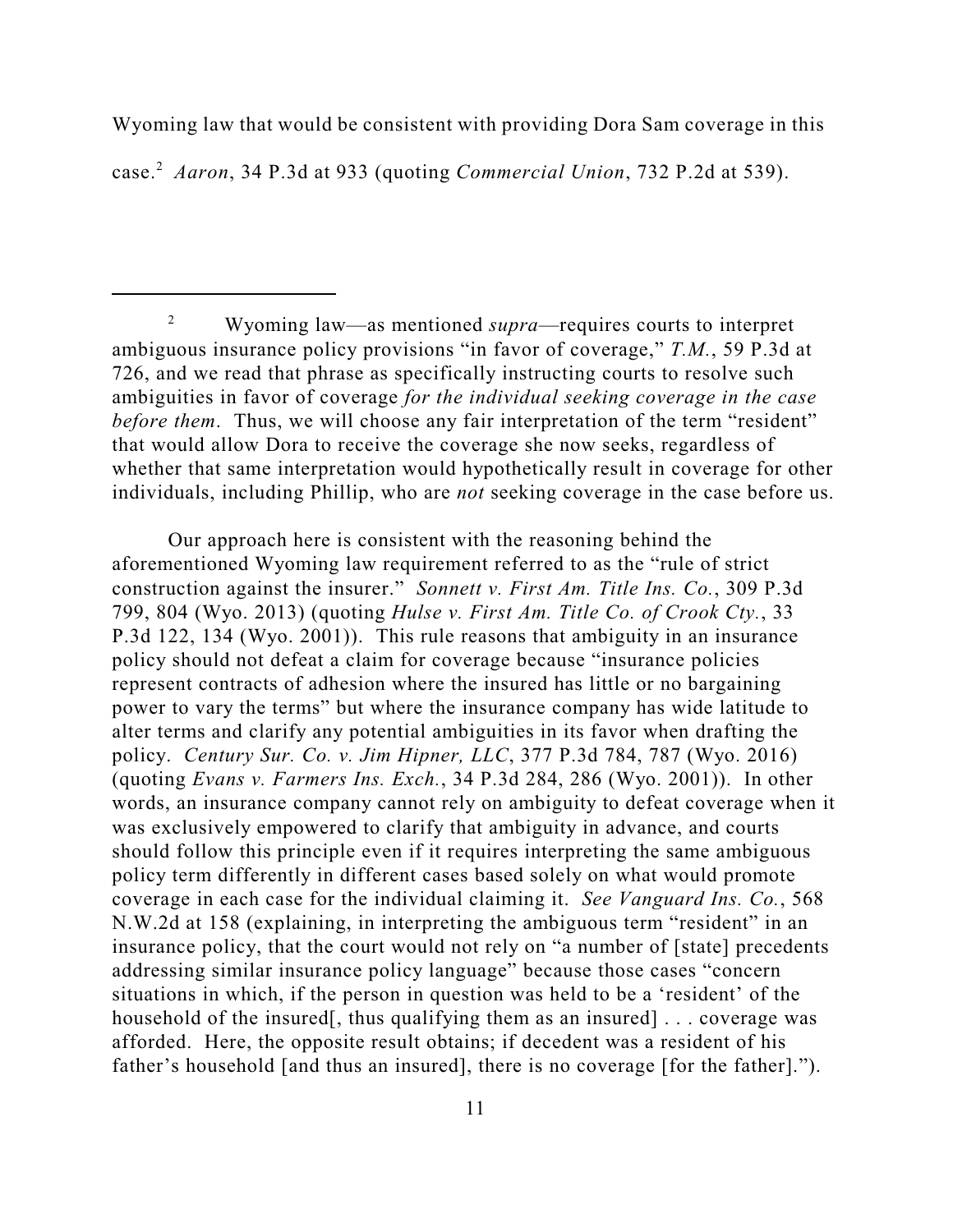We conclude that such an interpretation exists. First, as *Woods* illustrates, "resident" *may* be interpreted such that an individual cannot simultaneously hold multiple residences. *See* 888 P.2d at 197–99. In *Woods*, the Wyoming Supreme Court read "resident" in the Act to allow a claimant only one residence at a time, albeit largely because that reading was consistent with language located elsewhere in the Act. *See id.* at 198–99 ("The legislature provided an answer [to whether 'resident' as defined in the Act allows for multiple concurrent residences] in another provision of the Act which . . . [refers to a claimant's 'place of residence,'] a term of art that designates a single locality.").

And if we read "resident" in the Policy to allow for only one residence at a time—which we have license to do, as *Woods* shows—that term can be further read such that Phillip had two *alternating* residences, with his residence at any time being a function of which parent he was staying with. After all, per the divorce decree, Phillip stayed with his "*primary* residential custodian"—Dora—at "all other times" *besides* when Nathan was in town. Aplts.' App. at 370 (emphasis added). These periodic stays with Nathan—also Phillip's residential custodian, though not the "primary" one, *id.*—can reasonably be deemed the periodic taking up of a residence by Phillip at Nathan's home; these stays were part of a "permanent or recurrent . . . or . . . habitual" series of visits to Nathan's house, which "qualif [ies] as a residence."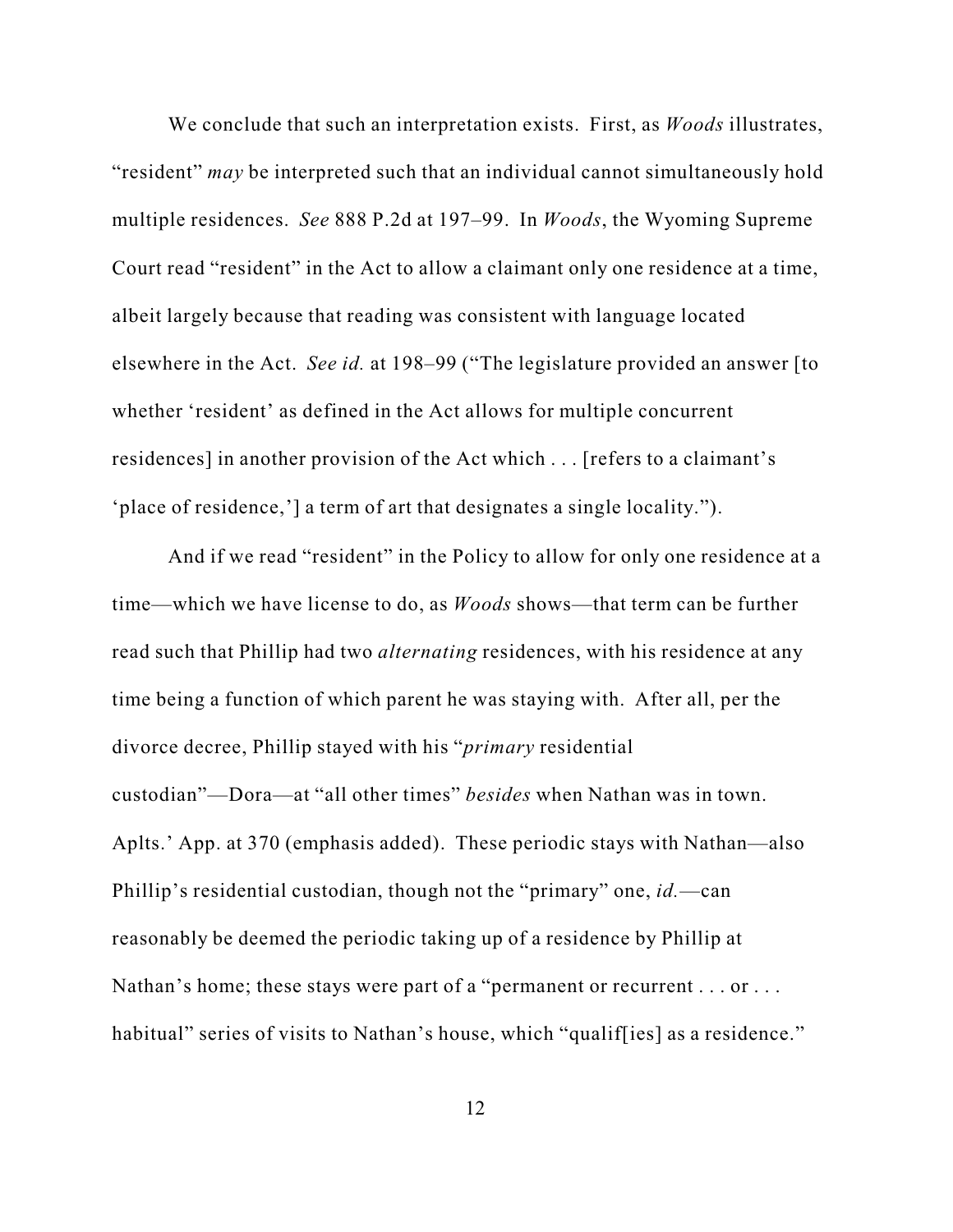*Woods*, 888 P.2d at 198 (quoting *S. Axelrod Co. v. Mel Dixon Studio, Inc.*, 471 N.Y.S.2d 945, 952 (N.Y. Civ. Ct. 1983)); *see also id.* ("The term 'resident' has a primary meaning of 'one *actually living* in a place *for a time* . . . .'" (emphasis added) (quoting *In re Yap*, 241 N.Y.S.2d 976, 978 (N.Y. Sup. Ct. 1963)); *cf. Vanguard Ins. Co.*, 568 N.W.2d at 159 ("It is possible to interpret the term 'resident[]' to include [a] relative[] who periodically stay[s] in a home indefinitely, but maintain[s] a legal domicile at some other location during the same period.").

Under such a reading of "resident," Phillip was a resident of Nathan's, and not Dora's, home at the time of the shooting. Specifically, Nathan was in town at the time, and Phillip had been staying with him. *Cf. Vanguard Ins. Co.*, 568 N.W.2d at 156, 159 (stating, when a child spent time in both of his parents' households (but primarily his mother's) pursuant to a divorce decree, that the home the child was at "on the day of the accident" was relevant to determining the child's residence under an insurance policy).

Furthermore, Phillip's actions both shortly before and shortly after the shooting help confirm that, to the extent that Phillip only had one residence at the time, that residence was Nathan's home. *Cf. Allstate Ins. Co. v. Mocaby*, 990 P.2d 1204, 1209 (Idaho 1999) ("Whether a person is a resident of a particular place is to be determined from all the facts of each particular case . . . ."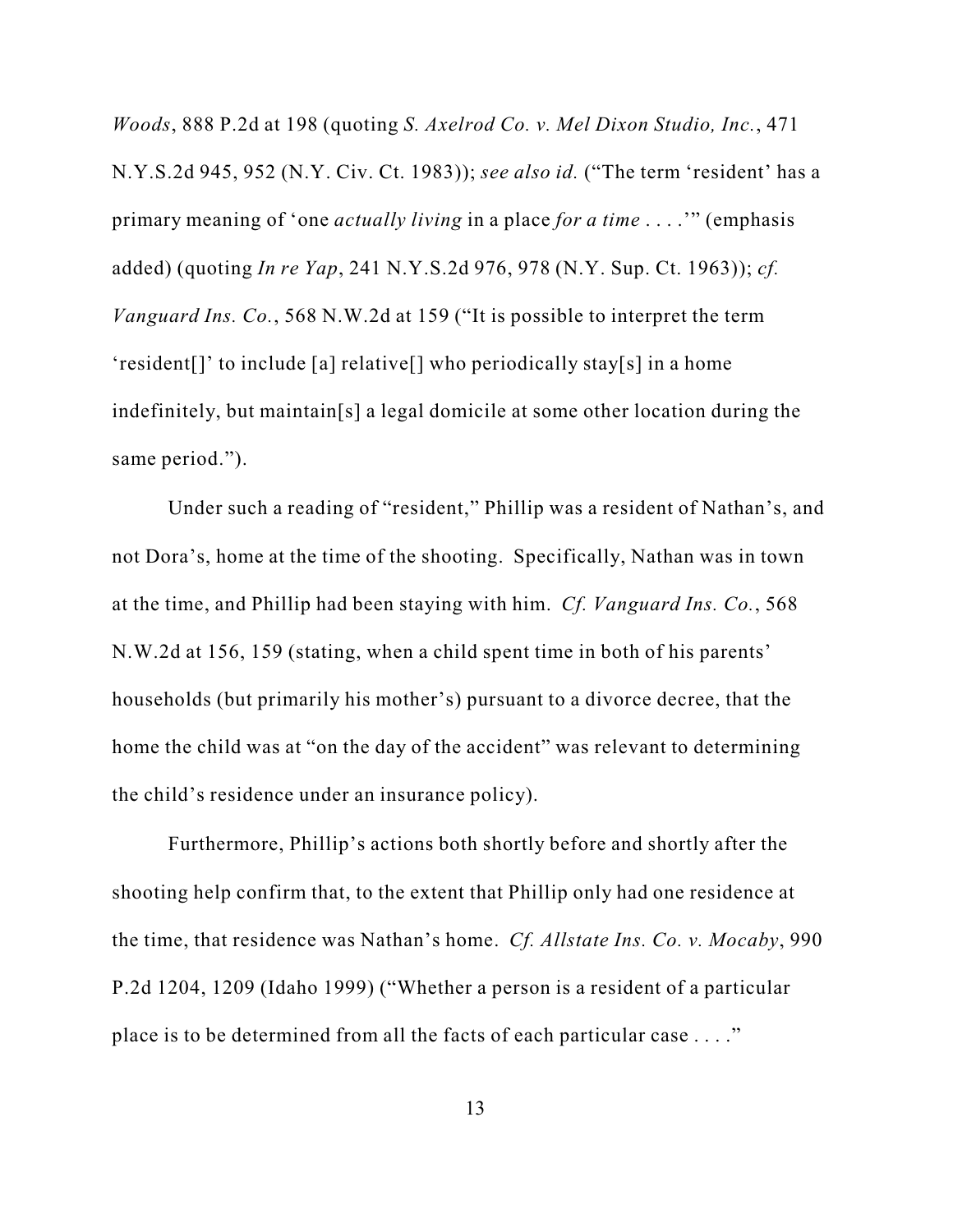(alteration marks omitted) (quoting *AID Ins. Co. v. Armstrong*, 811 P.2d 507, 511 (Idaho Ct. App. 1991))). For instance, when Phillip went to Dora's house to grab his work uniform and the gun he would use in the shooting, Dora was "texted . . . ahead of time[]." Aplts.' App. at 237. This fact suggests that there was a shared understanding that Phillip at that time was to be with Nathan as a resident of Nathan's home, and, correspondingly, would not enter Dora's home without authorization, or at least without notice. Another manifestation of this understanding is the fact that Phillip wrote down Nathan's home as his residence when he was booked immediately following the shooting.

Our decision today should not be understood as a definitive pronouncement on the *best* or *most reasonable* reading of the term "resident"; instead, our interpretation of this term here reflects our adherence to Wyoming law's command for courts to construe ambiguities in insurance policies strictly in favor of coverage. *See, e.g.*, *T.M.*, 59 P.3d at 726; *Doctors' Co.*, 864 P.2d at 1024. In that regard, our reading of the Policy term "resident"—to the effect that an individual may only have one residence at a time, and further that an individual periodically alternating between his parents' homes would be, at a given point in time, a resident of the home he or she is staying at—is a fair and reasonable one. And it is an interpretation that in fact favors coverage for Dora: because Phillip was not a "resident[] of [Dora's] household" under the Policy at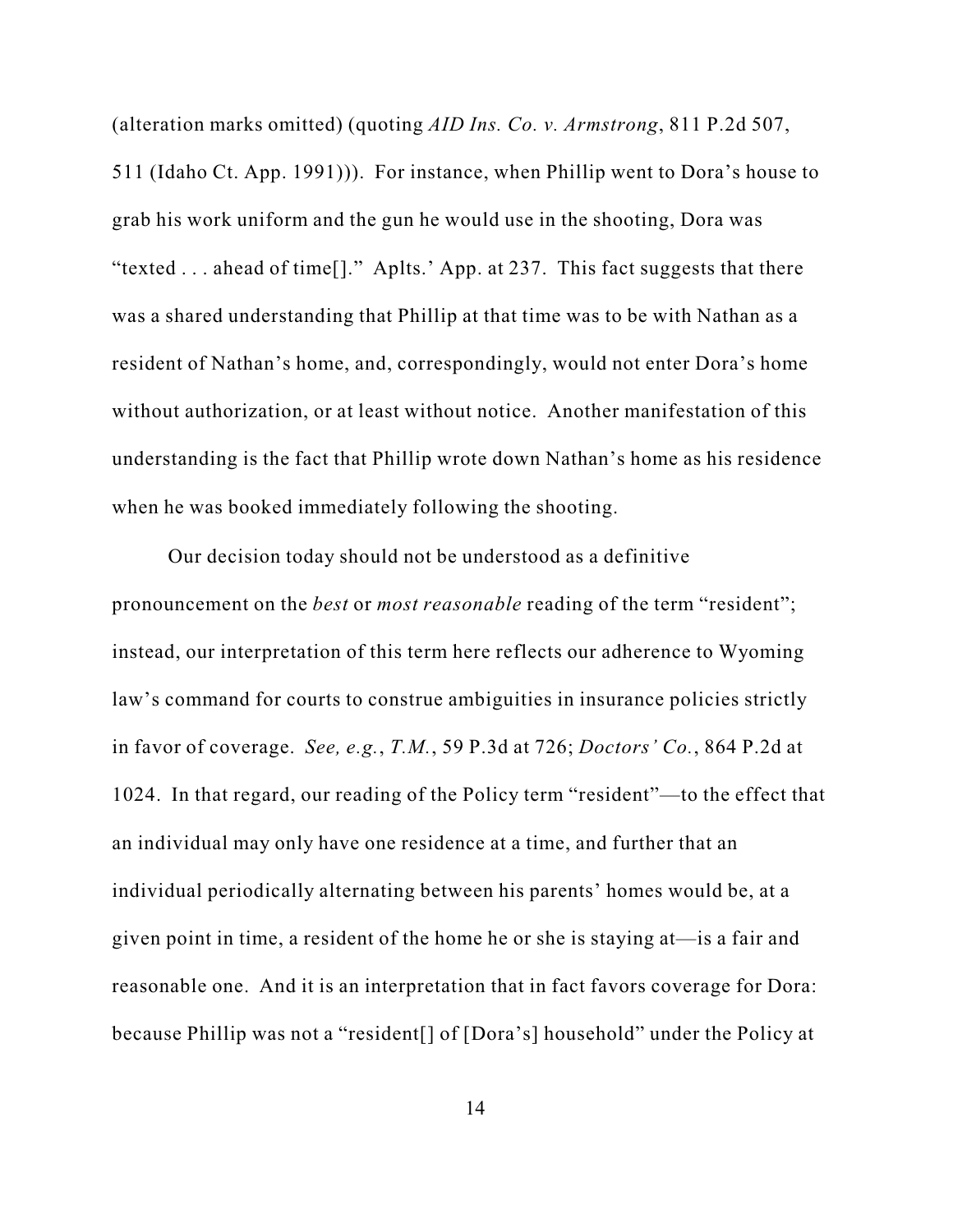the time of the shooting, Aplts.' App. at 15, he was not a Policy "insured," and his intentional, criminal actions would thus not fall within the "any insured" exclusion when determining Dora's coverage eligibility, *id.* at 26, 28. Under this reasoning, the district court reached the wrong result in interpreting the Policy. We are constrained to reverse.

## **V**

## **A**

The Burnses filed a motion to certify questions to the Wyoming Supreme Court. We deny this motion. First of all, the Burnses seek this relief for the first time on appeal—that is, only after they failed to prevail on their interpretive arguments before the district court. Ordinarily, such circumstances strongly disincline us to grant certification. *See, e.g.*, *United States v. Burkley*, 513 F.3d 1183, 1187 (10th Cir. 2008) ("[W]e generally will not certify questions to a state supreme court when the requesting party seeks certification only after having received an adverse decision from the district court." (quoting *Massengale v. Okla. Bd. of Exam'rs in Optometry*, 30 F.3d 1325, 1331 (10th Cir. 1994))); *Harvey E. Yates Co. v. Powell*, 98 F.3d 1222, 1229 n.6 (10th Cir. 1996) (declining to certify in part because the requesting party "before the district court[] . . . did not seek to certify the question, and only now (after receiving an adverse ruling) has asked us to do so"); *see also Armijo v. Ex Cam, Inc.*, 843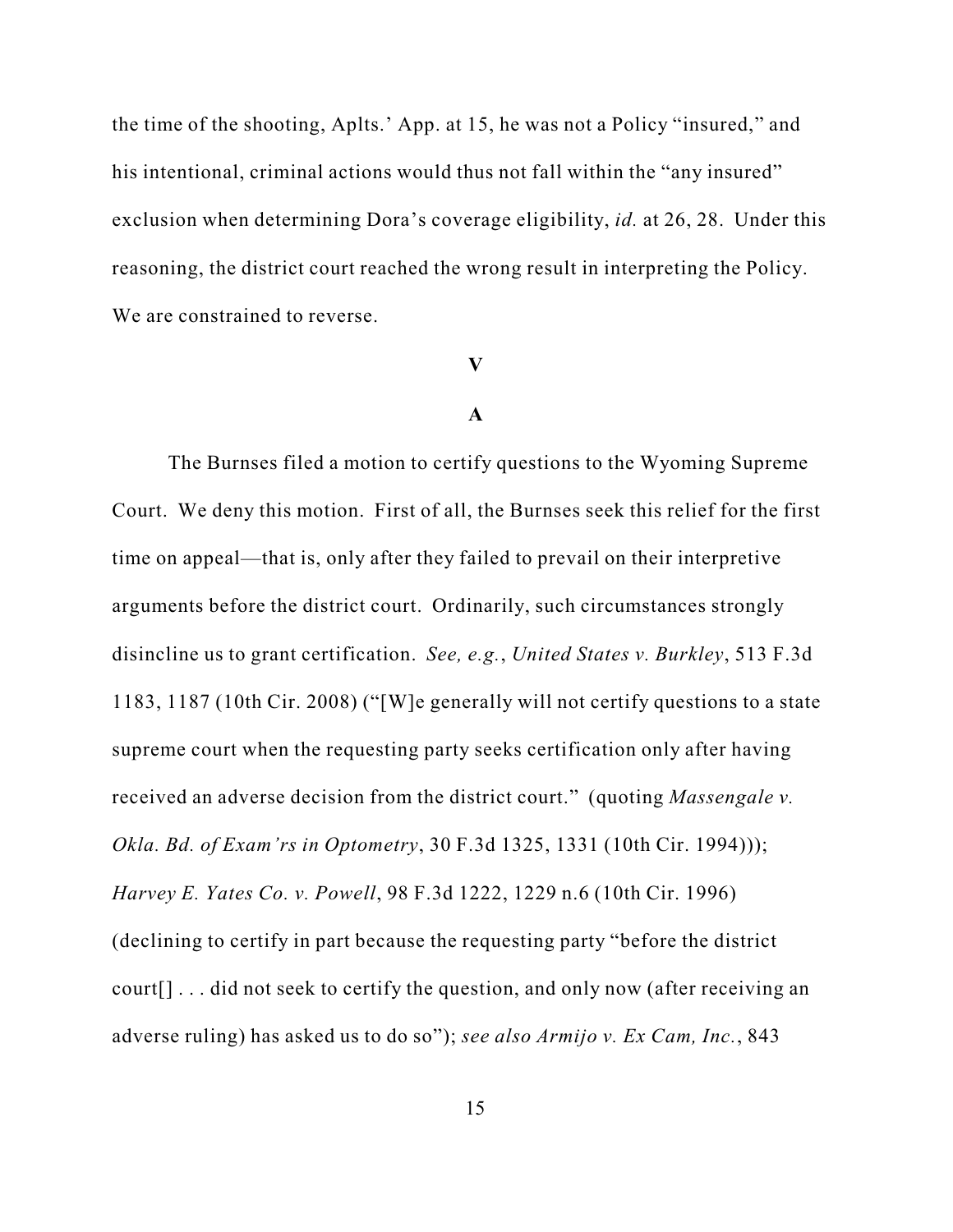F.2d 406, 407 (10th Cir. 1988) (noting with disfavor in denying a motion to certify that "the plaintiff did not request certification until after the district court made a decision unfavorable to her"). Even putting aside this procedural deficiency, we conclude—as is reflected herein—that there is a "clear and principled path" to resolving an unsettled legal question dispositive to this appeal, i.e., whether, under the Policy, Phillip was a "resident" of Dora's household at the time of the shooting. *Cornhusker Cas. Co. v. Skaj*, 786 F.3d 842, 852 (10th Cir. 2015). Accordingly, "we will not trouble our sister state court[]" by granting certification. *Id.*

### **B**

We also deny the Burnses' motion to seal Volume VIII of the Appendix because we conclude that they have not "overcome a presumption . . . that the public has a common-law right of access to judicial records." *Eugene S. v. Horizon Blue Cross Blue Shield of N.J.*, 663 F.3d 1124, 1135 (10th Cir. 2011). Their ambivalent motion, which presents "no objection to the volume being submitted as an unsealed volume of the Appendix," Mot. to Seal, No. 18-8006, at \*2 (10th Cir., filed June 25, 2018), does not "articulate a real and substantial interest that justifies depriving the public of access to the records that inform our decision-making process." *Helm v. Kansas*, 656 F.3d 1277, 1292 (10th Cir. 2011).